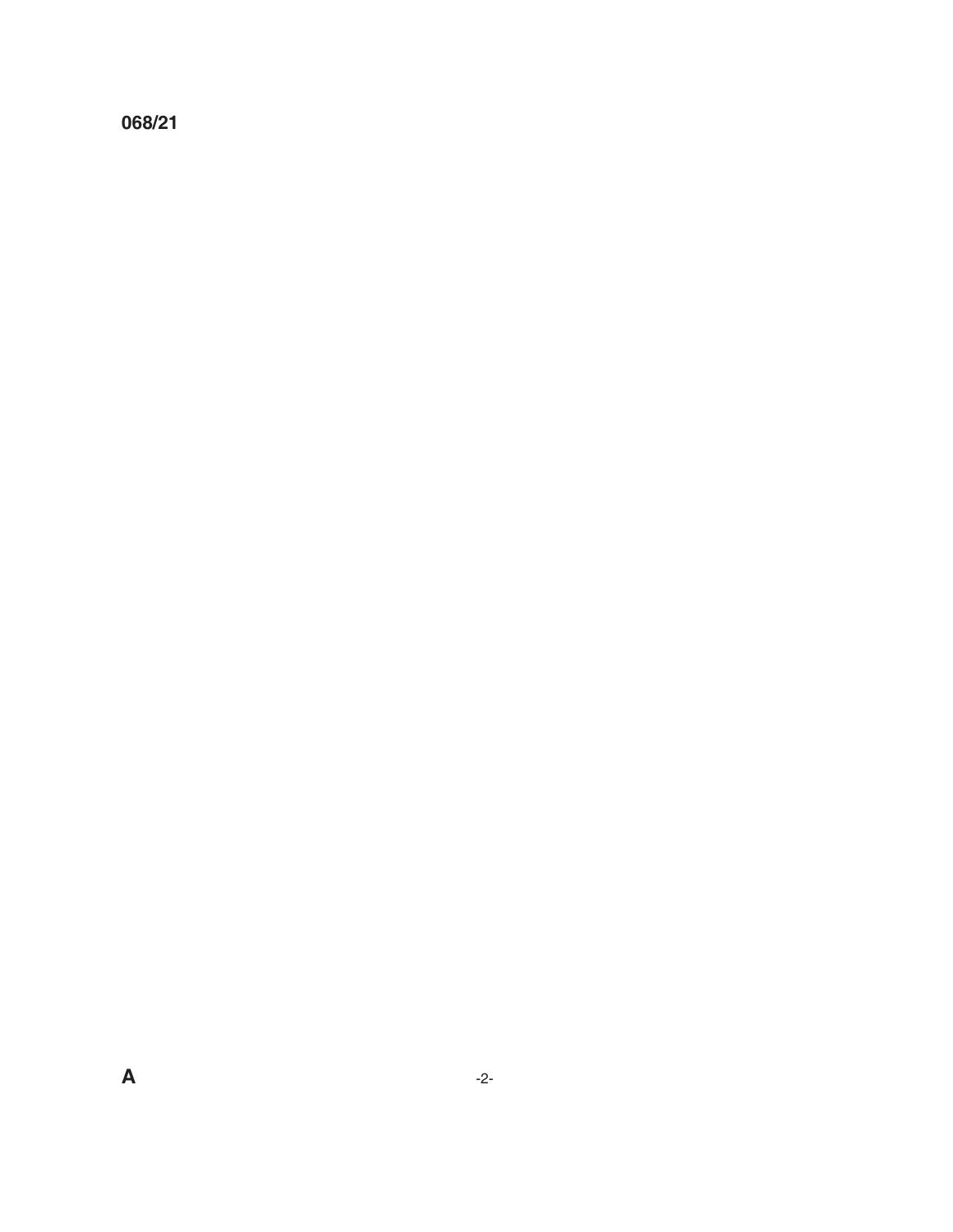- 1. Cumulative errors that are proportional to
	- A)  $\sqrt{L}$  B) L
	- C)  $L^2$  D)  $1/2$

2. \_\_\_\_\_\_\_\_ are the ends of the survey lines which command the boundaries of the survey.

| A) Tie station | B) Main station  |
|----------------|------------------|
| C) Base line   | D) None of these |

3. The offset should not be longer than

| $A)$ 30 m | B) 20 m   |
|-----------|-----------|
| $C)$ 15 m | $D)$ 10 m |

 4. In optical square the angle between the first incident ray and the last reflected ray is **\_\_\_\_\_\_\_\_\_** the angle between them the two mirrors.

| A) half | B) twice         |
|---------|------------------|
| C) same | D) none of these |

 5. For compass survey the direction from a survey station to some well defined permanent object, or the first line of survey is known as

- A) True bearing B) Magnet bearing
- C) Arbitrary bearing D) All of these
- 6. The following are the bearing of the line AB and AC : AB N15 15E, AC N87 10E. Calculate the angle BAC.
	- A)  $71^\circ 05'$  B)  $71^\circ 55'$
	- C)  $71^\circ 15'$  D)  $61^\circ 15'$
- 7. The image formed on the plane of cross hair by the objective is
	- A) Virtual and Inverted
	- B) Magnified and Inverted
	- C) Real and Inverted
	- D) None of these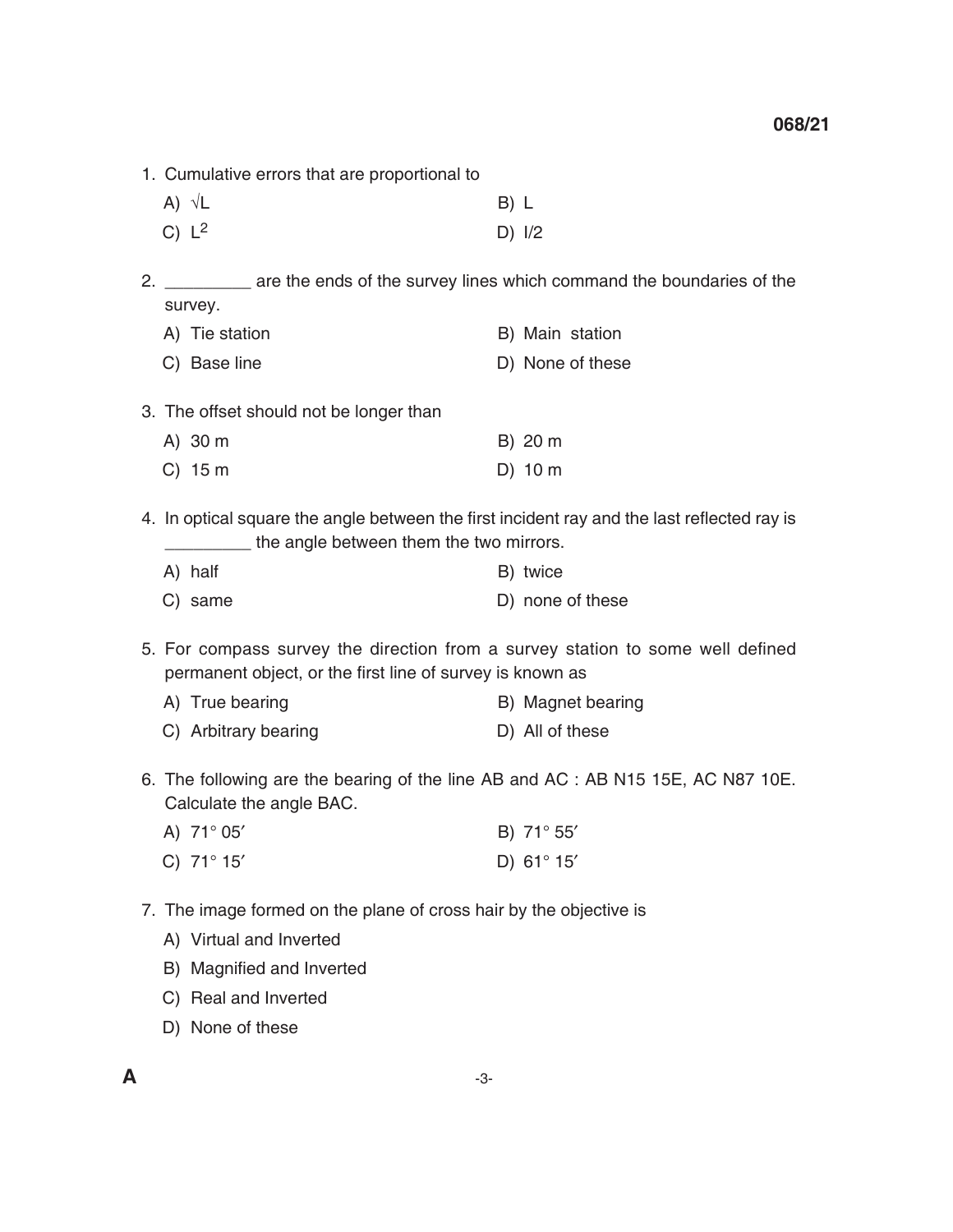| previously established by triangulation                                            | 8. The method chiefly used for locating the details from stations, which have been     |  |  |  |  |
|------------------------------------------------------------------------------------|----------------------------------------------------------------------------------------|--|--|--|--|
| A) Resection                                                                       | B) Radiation                                                                           |  |  |  |  |
| C) Intersection                                                                    | D) Traversing                                                                          |  |  |  |  |
| 9. The absence of Chromatic Aberration is known as                                 |                                                                                        |  |  |  |  |
| A) Aplantation                                                                     | B) Achromatism                                                                         |  |  |  |  |
| C) Brightness                                                                      | D) None of these                                                                       |  |  |  |  |
| 10. For locating the river which method of plane table is used?                    |                                                                                        |  |  |  |  |
| A) Radiation                                                                       | B) Intersection                                                                        |  |  |  |  |
| C) Traversing                                                                      | D) Resection                                                                           |  |  |  |  |
| they really are                                                                    | 11. The effect of curvature is to cause the objects sighted appear ___________ than    |  |  |  |  |
| A) Higher                                                                          | B) Lower                                                                               |  |  |  |  |
| C) Same                                                                            | D) None of these                                                                       |  |  |  |  |
| 12. The effect of refraction is                                                    |                                                                                        |  |  |  |  |
| A) Not constant                                                                    | B) Constant                                                                            |  |  |  |  |
| C) Zero                                                                            | D) None of these                                                                       |  |  |  |  |
| 13. In total station data is stored in                                             |                                                                                        |  |  |  |  |
| A) Pen drive                                                                       | B) Data Card                                                                           |  |  |  |  |
| C) Micro Processor                                                                 | D) External Hardware                                                                   |  |  |  |  |
| 14. The minimum clearance kept between the Grillage beam in Grillage foundation is |                                                                                        |  |  |  |  |
| A) 7 cm                                                                            | B) 8 cm                                                                                |  |  |  |  |
| $C)$ 10 cm                                                                         | $D)$ 14 cm                                                                             |  |  |  |  |
| moment                                                                             | 15. The pile anchor down the structure subjected to uplift pressure due to overturning |  |  |  |  |
| A) Sheet pile                                                                      | B) Uplift pile                                                                         |  |  |  |  |
| C) Batter pile                                                                     | D) Screw pile                                                                          |  |  |  |  |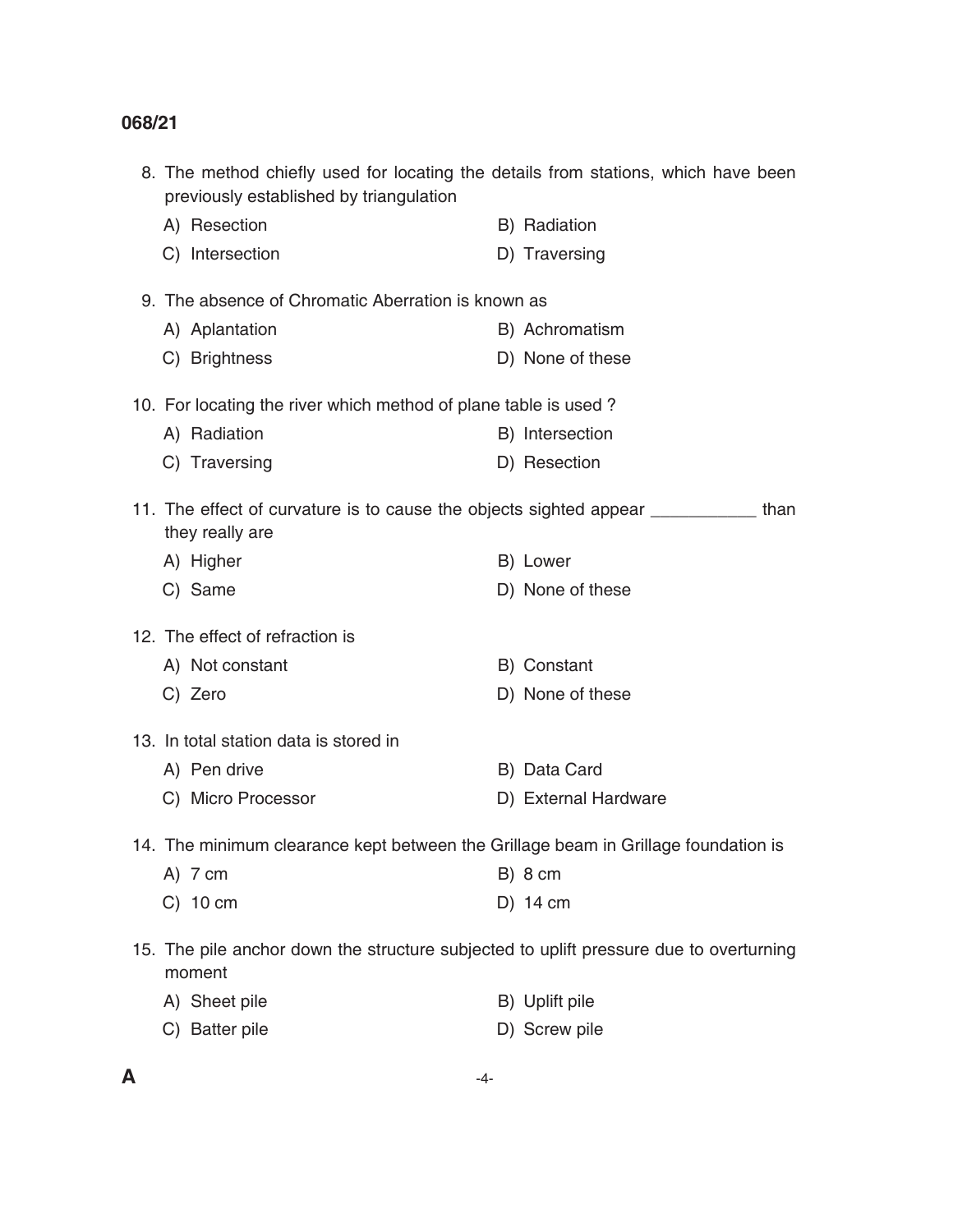16. Safe permissible load on coursed rubble in cement mortar A) 90 T/M2 B) 45 T/M2 C) 88 T/M2 D) 100 T/M2 17. The depth of lintel should be A) 15 cm B) 8 cm C) 10 cm D) 20 cm 18. The diameter of bar used in lintel for span 1.5 to 2 m A) 16 mm B) 10 mm C) 6 mm D) 12 mm 19. The sloping surface used to provide an easy connection between floor A) Stair B) Ramp C) Lift D) Escalator 20. What is the alignment of cross joint along the plumb line ? A) Lintel B) Perpend C) Bed Block D) Vertical Line 21. The process of filling hollow space of walls before plastering is known as A) Peeling and B) Blistering C) Hacking D) Dubbing out 22. Additional Pozzolana to ordinary portland cement increases A) Bleeding B) Shrinkage C) Permeability D) Heat of Hydration 23. Wrought iron is manufactured from pig iron by A) Refining B) Pudding C) Shingling D) All the above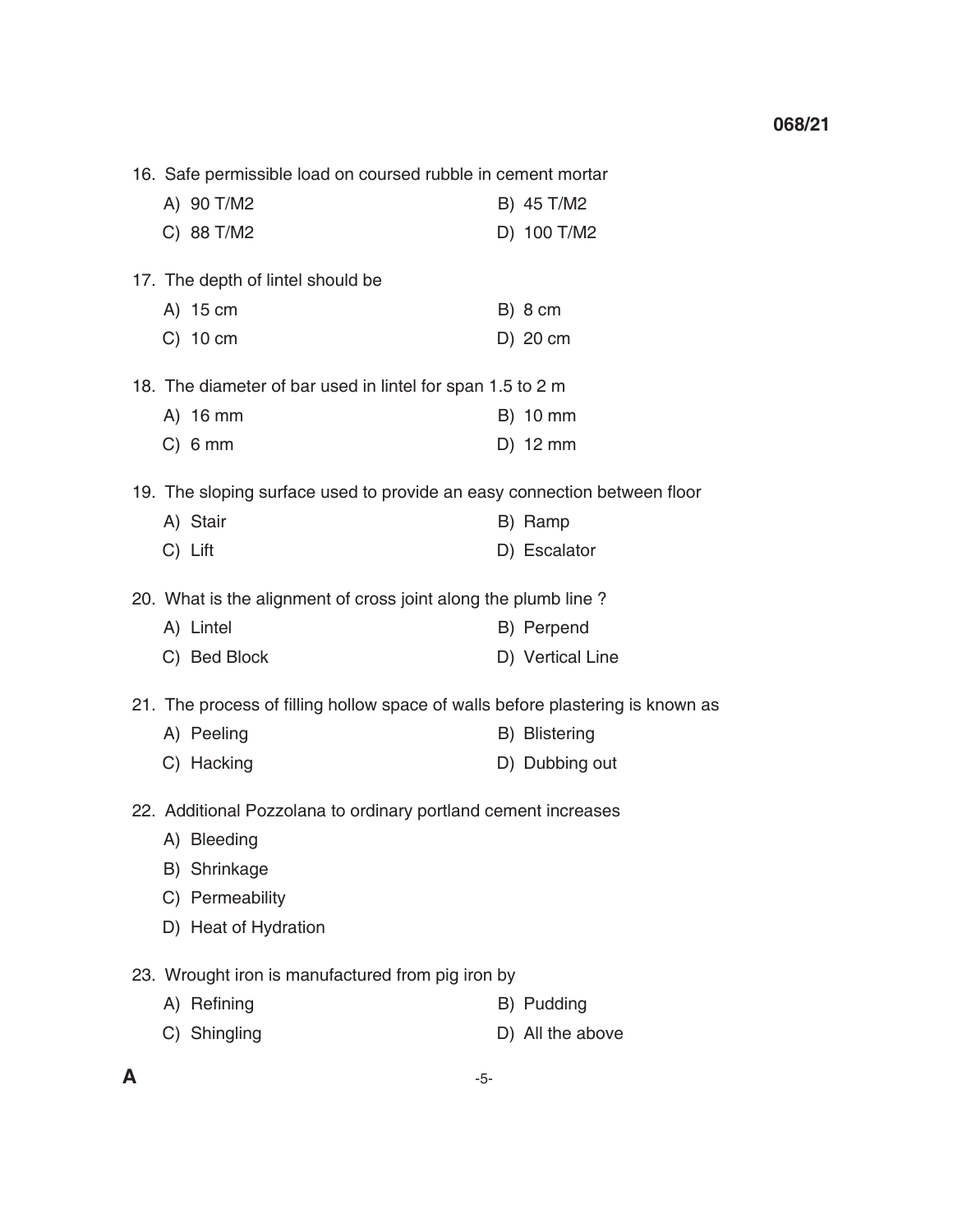24. Temporary structure to support arch during its construction

- A) Shuttering B) Support
- C) Post D) Centering

25. The straight line which is generating the surface of the cone is called

- A) Generator B) Vertex
	- C) Axis D) Base

26. The point of contact between the focal sphere and section plane is called

- A) Vertex B) Axis
- C) Generator D) Focus
- 27. For reducing and enlarging drawing from an available drawing without converting numerical value is called
	- A) Compass
	- B) Proportional Divider
	- C) Set square
	- D) Planimeter

28. In first angle projection object is situated \_\_\_\_\_\_\_\_ of the observers eye and the plane of projection.

- A) Infront
- B) In between
- C) None of these
- D) Both A and B

29. A solid having four equal equilateral triangular faces

- A) Pyramid B) Tetrahedron
- C) Cone D) Polygon
- 30. An actual length of 5 m of a room is represented by 25 mm length on drawing RF will be

| A) 1:20   | B) 1:200 |
|-----------|----------|
| C) 1:2000 | D) $1:2$ |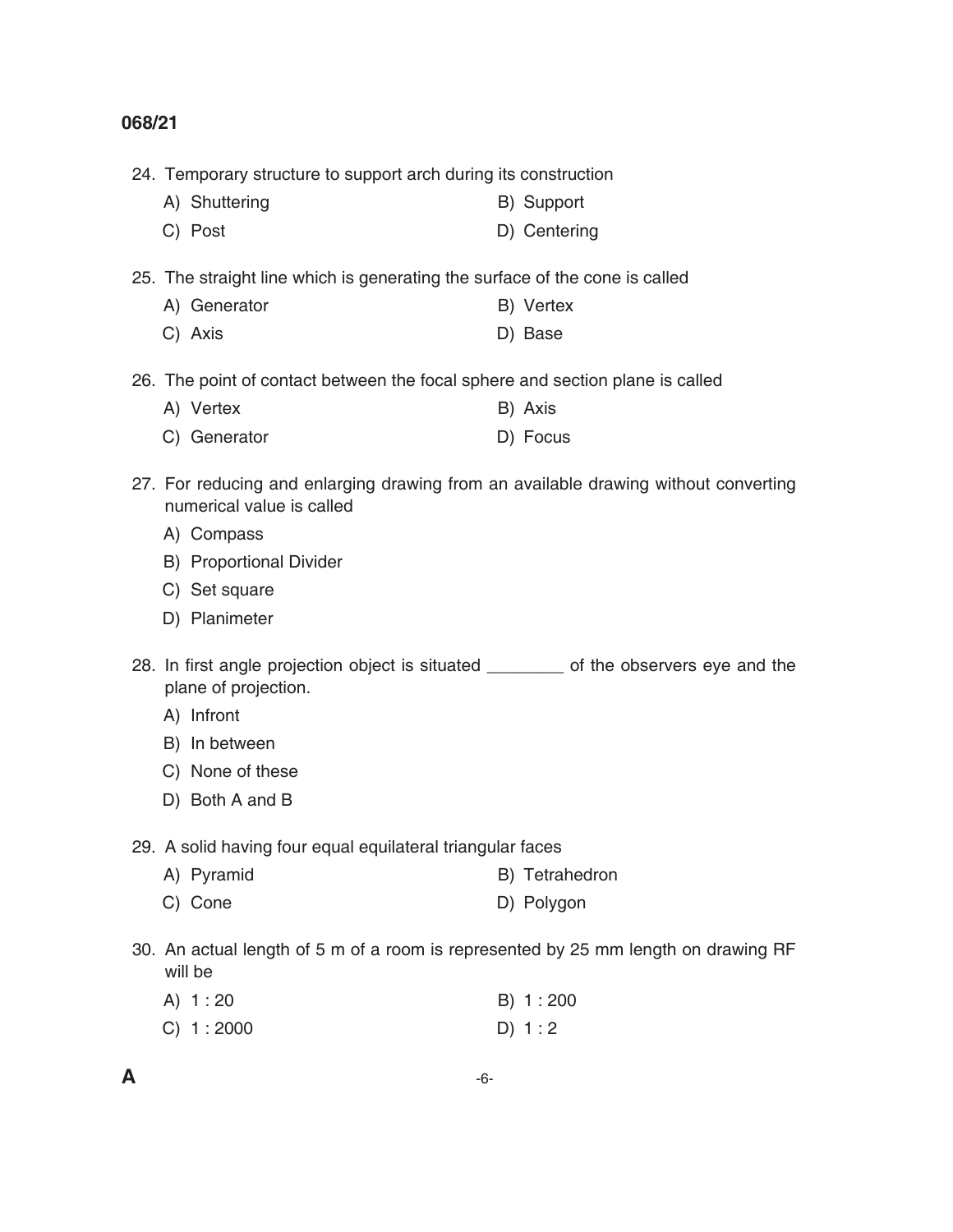| 31. The amount of water held in the soil after excess gravitational water has been<br>drained                                          |                        |  |  |  |
|----------------------------------------------------------------------------------------------------------------------------------------|------------------------|--|--|--|
| A) Wilting coefficient                                                                                                                 | B) Saturation capacity |  |  |  |
| C) Field capacity                                                                                                                      | D) None of these       |  |  |  |
| 32. The Canal located outside the command area meant primarily to convey water from<br>one source of supply to another within the same |                        |  |  |  |
| A) Feeder Canal                                                                                                                        | B) Distributory        |  |  |  |
| C) Diversion Canal                                                                                                                     | D) None of these       |  |  |  |
| 33. The structure constructed at the off take of the canal adjacent to the river under<br>sluice                                       |                        |  |  |  |
| A) Diversion head work                                                                                                                 | B) Outlet              |  |  |  |
| C) Inlet                                                                                                                               | D) Head Regulator      |  |  |  |
| 34. The usual capacity of tube well is ____________ cumecs.                                                                            |                        |  |  |  |
| A) 0.056                                                                                                                               | B) 0.56                |  |  |  |
| C) 0.004                                                                                                                               | D) 0.040               |  |  |  |
| 35. Duty of an irrigation tube well is ________ than that of a canal irrigation.                                                       |                        |  |  |  |
| A) Higher                                                                                                                              | B) Lower               |  |  |  |
| C) Same                                                                                                                                | D) None of these       |  |  |  |
| 36. The property of a fluid which offers resistance to the movement of one layer of fluid<br>over another layer of fluid               |                        |  |  |  |
| A) Specific Gravity                                                                                                                    | B) Viscosity           |  |  |  |
| C) Density                                                                                                                             | D) None of these       |  |  |  |
| 37. The rate of increase of pressure in a vertical direction equal to weight density of fluid<br>at that point                         |                        |  |  |  |
| A) Hooks Law                                                                                                                           | B) Hydraulics Law      |  |  |  |
| C) Hydrostatic Law                                                                                                                     | D) None of these       |  |  |  |
| 38. Piezometer is used for measuring                                                                                                   |                        |  |  |  |
| A) Velocity                                                                                                                            | B) Pressure            |  |  |  |
| C) Temperature                                                                                                                         | D) Viscosity           |  |  |  |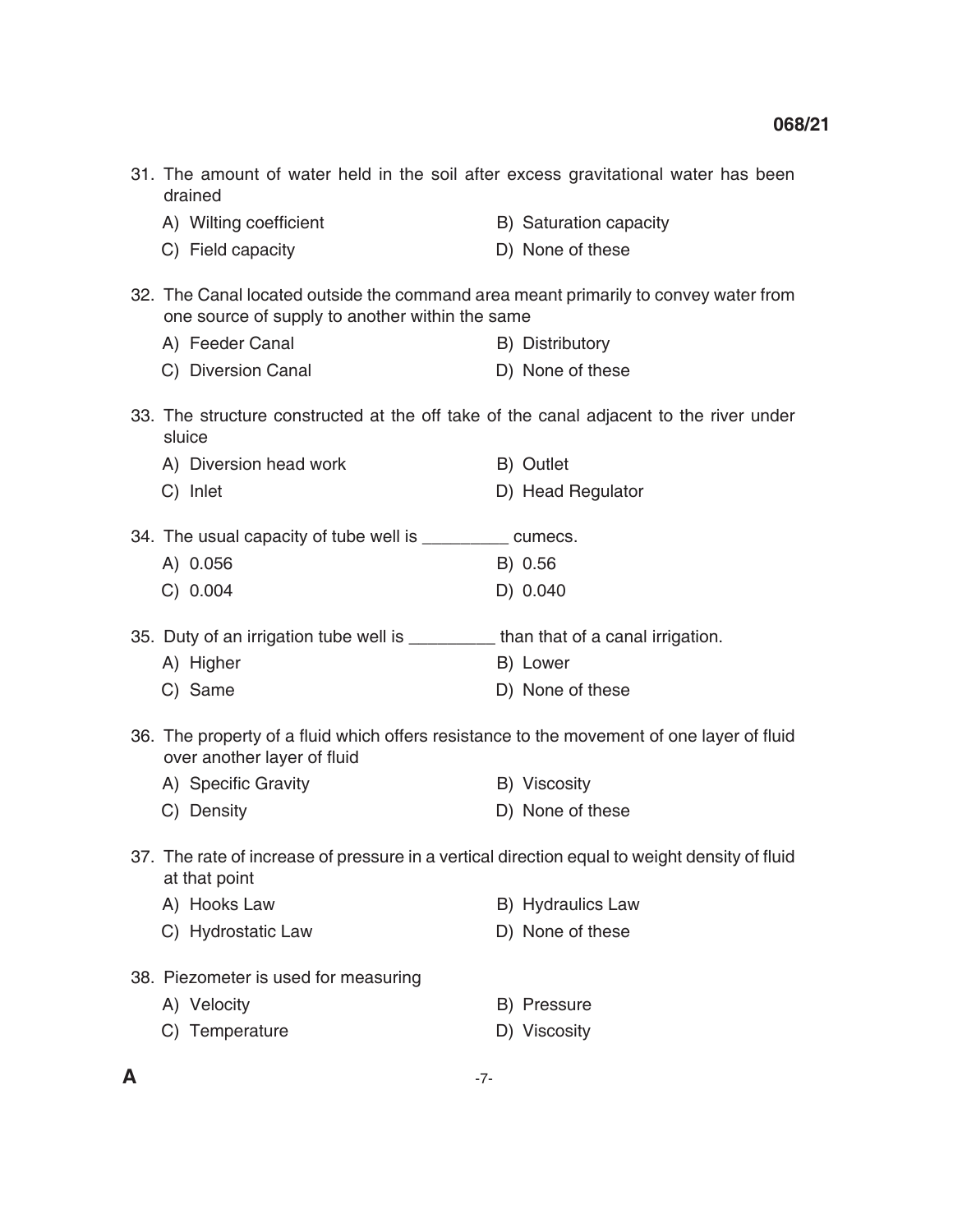| 39. The type of flow in which the fluid characteristics like velocity, pressure, density etc.<br>do not change with time |                                |  |  |  |
|--------------------------------------------------------------------------------------------------------------------------|--------------------------------|--|--|--|
| A) Steady flow                                                                                                           | B) Uniform flow                |  |  |  |
| C) Compressible flow                                                                                                     | D) Laminar flow                |  |  |  |
| 40. Command used to remove the selected object from a drawing                                                            |                                |  |  |  |
| A) Remove                                                                                                                | B) Erase                       |  |  |  |
| C) Extrude                                                                                                               | D) All the above               |  |  |  |
| 41. Which command create a new objects parallel to the original object?                                                  |                                |  |  |  |
| A) Parallel                                                                                                              | B) Offset                      |  |  |  |
| C) Copy                                                                                                                  | D) Mirror                      |  |  |  |
| 42. Which command draw line that extends infinity in both direction?                                                     |                                |  |  |  |
| A) Line                                                                                                                  | B) Poly line                   |  |  |  |
| C) X Line                                                                                                                | D) None of these               |  |  |  |
| 43. Brick walls are measured in M2 if the thickness of the wall is                                                       |                                |  |  |  |
| A) 10 cm<br>B) 15 cm                                                                                                     | D) None of these<br>$C)$ 20 cm |  |  |  |
| 44. According to Indian Standard Institute the actual size of modular brick is                                           |                                |  |  |  |
| A) 23*11.5*7.5 cm                                                                                                        | B) 25*13*7.5 cm                |  |  |  |
| C) 19*9*9 cm                                                                                                             | D) 20*10*10 cm                 |  |  |  |
| 45. The measurement is not made in M2 ion case of                                                                        |                                |  |  |  |
| A) DPC                                                                                                                   | B) Form Works                  |  |  |  |
| C) Concrete Jeffries                                                                                                     | D) R. C. Chajja                |  |  |  |
| 46. Due to change in price level, a revised estimate is prepared if the sanctioned estimate<br>exceeds                   |                                |  |  |  |
| A) $2%$                                                                                                                  | B) 2.5%                        |  |  |  |
| $C)$ 4%                                                                                                                  | D) 5%                          |  |  |  |
| 47. While preparing a detailed estimate area should be measured correct to                                               |                                |  |  |  |
| A) .01 M2                                                                                                                | B) .02 M2                      |  |  |  |
| C) .001 M2                                                                                                               | D) .0001 M2                    |  |  |  |
|                                                                                                                          |                                |  |  |  |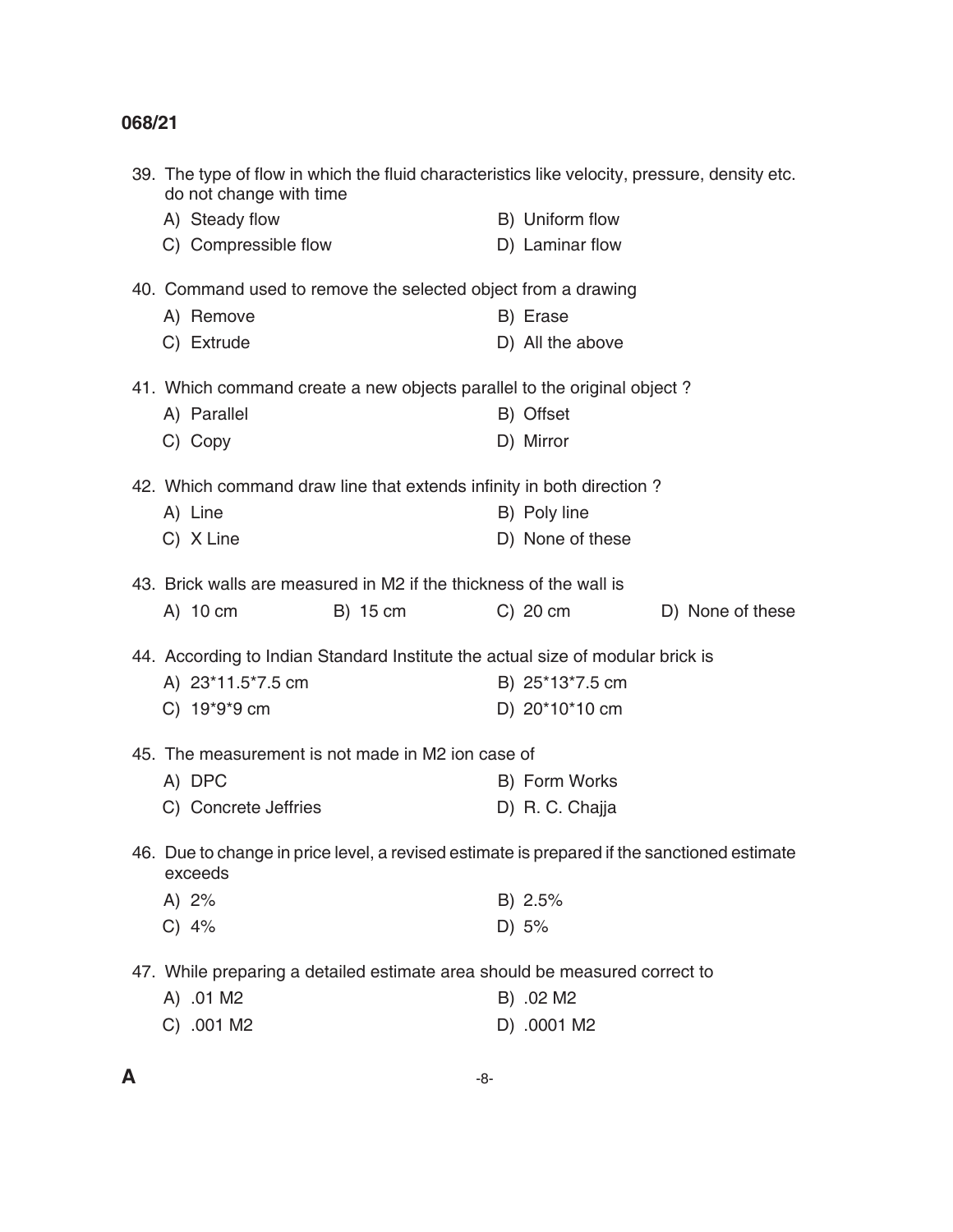| 48. A _________ is a set of rules that specify the standard for constructed objects such<br>as buildings and non-building structures.                    |                      |
|----------------------------------------------------------------------------------------------------------------------------------------------------------|----------------------|
| A) Building Code                                                                                                                                         | B) Building by laws  |
| C) IS Code                                                                                                                                               | D) Procedure         |
| 49. Combination of two or more plots as a single plot is called                                                                                          |                      |
| A) Amalgamation                                                                                                                                          | B) Frontage          |
| C) Bifurcation                                                                                                                                           | D) Building set back |
| 50. The property by which lime will set in damp place                                                                                                    |                      |
| A) Harated Lime                                                                                                                                          | B) Hydraulicity      |
| C) Calcination                                                                                                                                           | D) Slaking           |
| 51. The deformation per unit length is called                                                                                                            |                      |
| A) Stress                                                                                                                                                | B) Strain            |
| C) Young's Modulus                                                                                                                                       | D) Bulk Modulus      |
| 52. The unit of force in CGS system of unit is called                                                                                                    |                      |
| A) Dyne                                                                                                                                                  | B) Newton            |
| C) Kilogram                                                                                                                                              | D) All of these      |
| 53. Two forces act at an angle of 120°. If the greater force is 50 Kg and their resultant<br>is perpendicular to the smaller force, the smaller force is |                      |
| A) 20 Kg                                                                                                                                                 | B) 25 Kg             |
| $C)$ 30 Kg                                                                                                                                               | D) 35 Kg             |
| 54. The moment of inertia of circular lamina of diameter (d) about an axis perpendicular<br>to the plane of the lamina and passing through its centre    |                      |

A) 
$$
\frac{\pi d^4}{12}
$$
  
\nB)  $\frac{\pi d^4}{16}$   
\nC)  $\frac{\pi d^4}{24}$   
\nD)  $\frac{\pi d^4}{32}$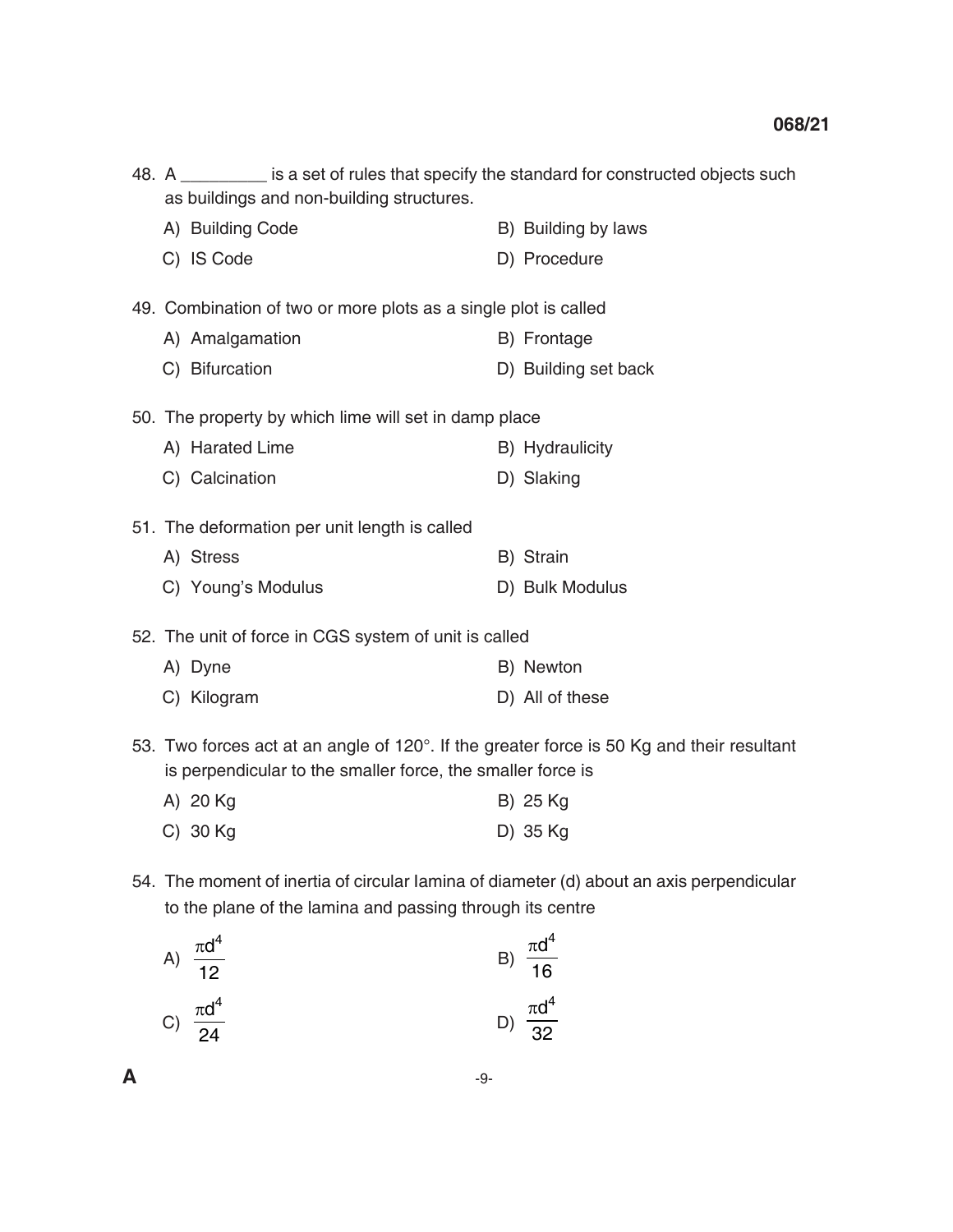55. Two loads of 50 kg and 75 kg are hung at the ends of a rope passing over a smooth pulley shown in figure below. The tension in the string is



| A) 50 kg   | B) 75 kg |
|------------|----------|
| C) $25$ kg | D) 60 kg |

 56. A body of weight 300 KN is placed on a horizontal plane. If the coefficient of friction between the body and the horizontal plane is 0.25. Determine the horizontal force required to just slide the body

| A) 50 KN | <b>B) 65 KN</b> |
|----------|-----------------|
| C) 75 KN | D) 85 KN        |

- 57. The forces whose line of action lie on the same lines are known as
	- A) Coplanar forces B) Collinear forces
	- C) Concurrent forces D) Equilibrant forces
- 58. A dimension is stated as  $28 \pm 0.02$  mm in a drawing. What is the tolerance ?
	- A) 28 mm B) +0.02 mm
	- C) 0.02 mm D) 0.04 mm
- 59. Which of the following is not the correct method of expressing a Fit under BIS system of limits and fits ?
	- A) 50 H8/g7 B) 50 g7/H8 C) 50 H9-g7 D) 50 H9/g7
- 60. Identify the Pneumatic symbol.

A) Electric motor B) Pump

- C) Hydraulic motor D) Accumulator
- -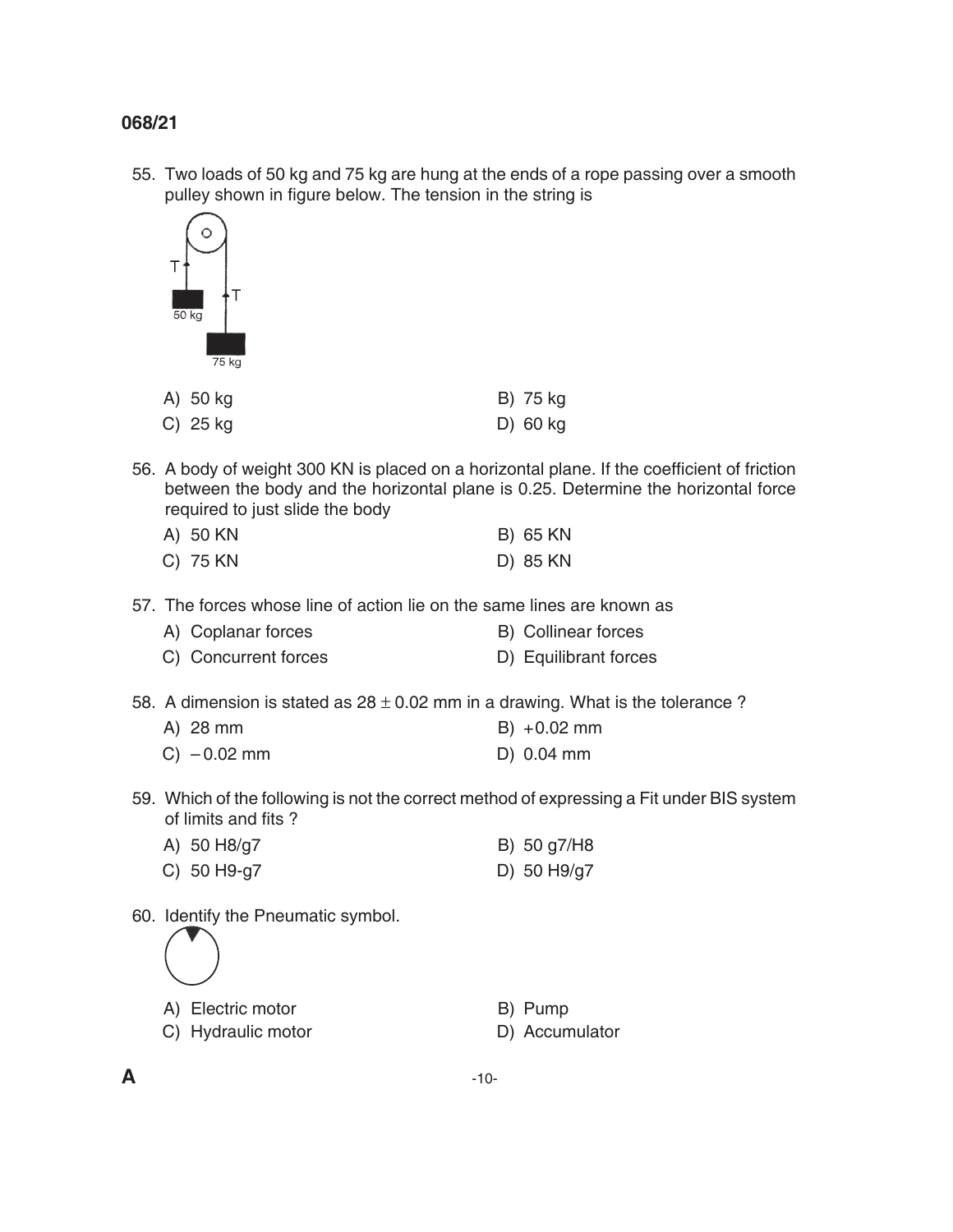| 61. Telescopic gauge is used for                                                                                |                                                   |  |                         |         |
|-----------------------------------------------------------------------------------------------------------------|---------------------------------------------------|--|-------------------------|---------|
| A) Measuring inside size of slots or holes                                                                      |                                                   |  |                         |         |
| B) Checking taper bores                                                                                         |                                                   |  |                         |         |
|                                                                                                                 | C) Checking the clearance between mating surfaces |  |                         |         |
| D) Check pitch of the given screw                                                                               |                                                   |  |                         |         |
| 62. In a M20 thread, M denotes                                                                                  |                                                   |  |                         |         |
| A) Metric                                                                                                       |                                                   |  | B) Millimeter           |         |
| C) Morse                                                                                                        |                                                   |  | D) Major diameter       |         |
| 63. The least count of Vernier bevel protractor is                                                              |                                                   |  |                         |         |
| A) $1^\circ$                                                                                                    | B) $0.5^\circ$                                    |  | C) 5'                   | D) 5"   |
| 64. The minimum edge distance for rivets of diameter (d) in steel plates shall be                               |                                                   |  |                         |         |
| A) 2d                                                                                                           | <b>B)</b> 3d                                      |  | $C)$ 1.5d               | D) 2.5d |
| 65. A heat engine converts the heat energy from fuel combustion or any other source<br>into which type of work? |                                                   |  |                         |         |
| A) Electrical work                                                                                              |                                                   |  | B) Mechanical work      |         |
| C) Pressure work                                                                                                |                                                   |  | D) None of these        |         |
| 66. The ignition quality of petrol is expressed by                                                              |                                                   |  |                         |         |
| A) Cetane number                                                                                                |                                                   |  | B) Octane number        |         |
| C) Calorific value                                                                                              |                                                   |  | D) All of these         |         |
| 67. General gas equation is                                                                                     |                                                   |  |                         |         |
| A) $pv = RT$                                                                                                    |                                                   |  | B) $pv = mRT$           |         |
| C) $pv = constant$                                                                                              |                                                   |  | D) $pv^n = constant$    |         |
| 68. A system which is completely uninfluenced by the surrounding is called                                      |                                                   |  |                         |         |
| A) Open System                                                                                                  |                                                   |  | B) Closed System        |         |
| C) Isolated System                                                                                              |                                                   |  | D) Properties of System |         |
|                                                                                                                 |                                                   |  |                         |         |

**A** -11-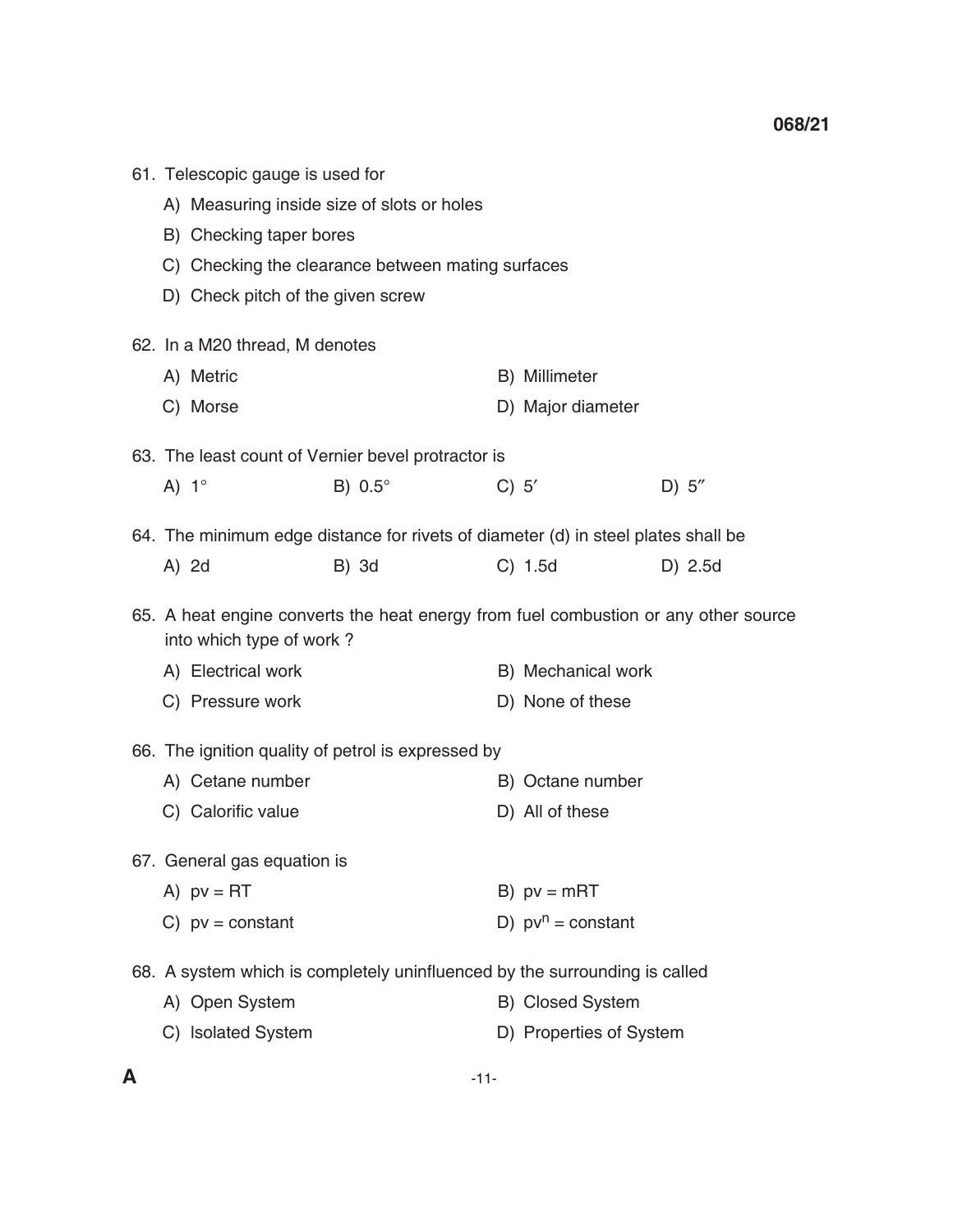|   | 69. When a process are performed on a system in such a way that the final state is<br>identical with initial state known as |                                                |                                                                                                                                         |  |                                 |       |
|---|-----------------------------------------------------------------------------------------------------------------------------|------------------------------------------------|-----------------------------------------------------------------------------------------------------------------------------------------|--|---------------------------------|-------|
|   |                                                                                                                             | A) State of a system                           |                                                                                                                                         |  | B) Thermodynamic cycle          |       |
|   |                                                                                                                             | C) Thermodynamic property                      |                                                                                                                                         |  | D) Zeroth Law of Thermodynamics |       |
|   |                                                                                                                             |                                                | 70. The extension line should extend 3 mm beyond the                                                                                    |  |                                 |       |
|   |                                                                                                                             | A) Outline                                     |                                                                                                                                         |  | B) Centre line                  |       |
|   |                                                                                                                             | C) Dimension line                              |                                                                                                                                         |  | D) Hidden line                  |       |
|   |                                                                                                                             |                                                | 71. The amount of heat absorbed to evaporate 1 Kg of water from its saturation<br>temperature, without change of temperature, is called |  |                                 |       |
|   |                                                                                                                             | A) Sensible heat of water                      |                                                                                                                                         |  | B) Latent heat of vaporization  |       |
|   |                                                                                                                             | C) Enthalpy of steam                           |                                                                                                                                         |  | D) Entropy of steam             |       |
|   |                                                                                                                             | 72. If petrol is used in a diesel engine, then |                                                                                                                                         |  |                                 |       |
|   |                                                                                                                             | A) Low power will be produced                  |                                                                                                                                         |  | B) Efficiency will be low       |       |
|   |                                                                                                                             | C) Higher knocking will occur                  |                                                                                                                                         |  | D) Black smoke will be produced |       |
|   |                                                                                                                             |                                                | 73. When the whole body is sectioned at its middle, then the sectional view is obtained is                                              |  |                                 |       |
|   |                                                                                                                             | A) Half section                                |                                                                                                                                         |  | B) Full section                 |       |
|   |                                                                                                                             | C) Off-set section                             |                                                                                                                                         |  | D) Broken section               |       |
|   |                                                                                                                             |                                                | 74. The formula for finding the volume of a solid sphere is                                                                             |  |                                 |       |
|   |                                                                                                                             | A) $\frac{1}{3}\pi r^3$                        |                                                                                                                                         |  | B) $\frac{4}{3}\pi r^3$         |       |
|   |                                                                                                                             |                                                |                                                                                                                                         |  |                                 |       |
|   |                                                                                                                             | C) $\frac{3}{4}\pi d^3$                        |                                                                                                                                         |  | D) $\frac{4}{3}\pi r^2 h$       |       |
|   |                                                                                                                             |                                                | 75. If $x + y = 32$ and $x - y = 10$ , then the value of x is                                                                           |  |                                 |       |
|   | A) 11                                                                                                                       |                                                | B) 22                                                                                                                                   |  | $C)$ 42                         | D) 21 |
|   |                                                                                                                             |                                                | 76. Find the mean in the numbers 18, 22, 15, 32, 10, 23, 20.                                                                            |  |                                 |       |
|   | A) 20                                                                                                                       |                                                | B) 32                                                                                                                                   |  | $C)$ 18                         | D) 15 |
| A |                                                                                                                             |                                                | $-12-$                                                                                                                                  |  |                                 |       |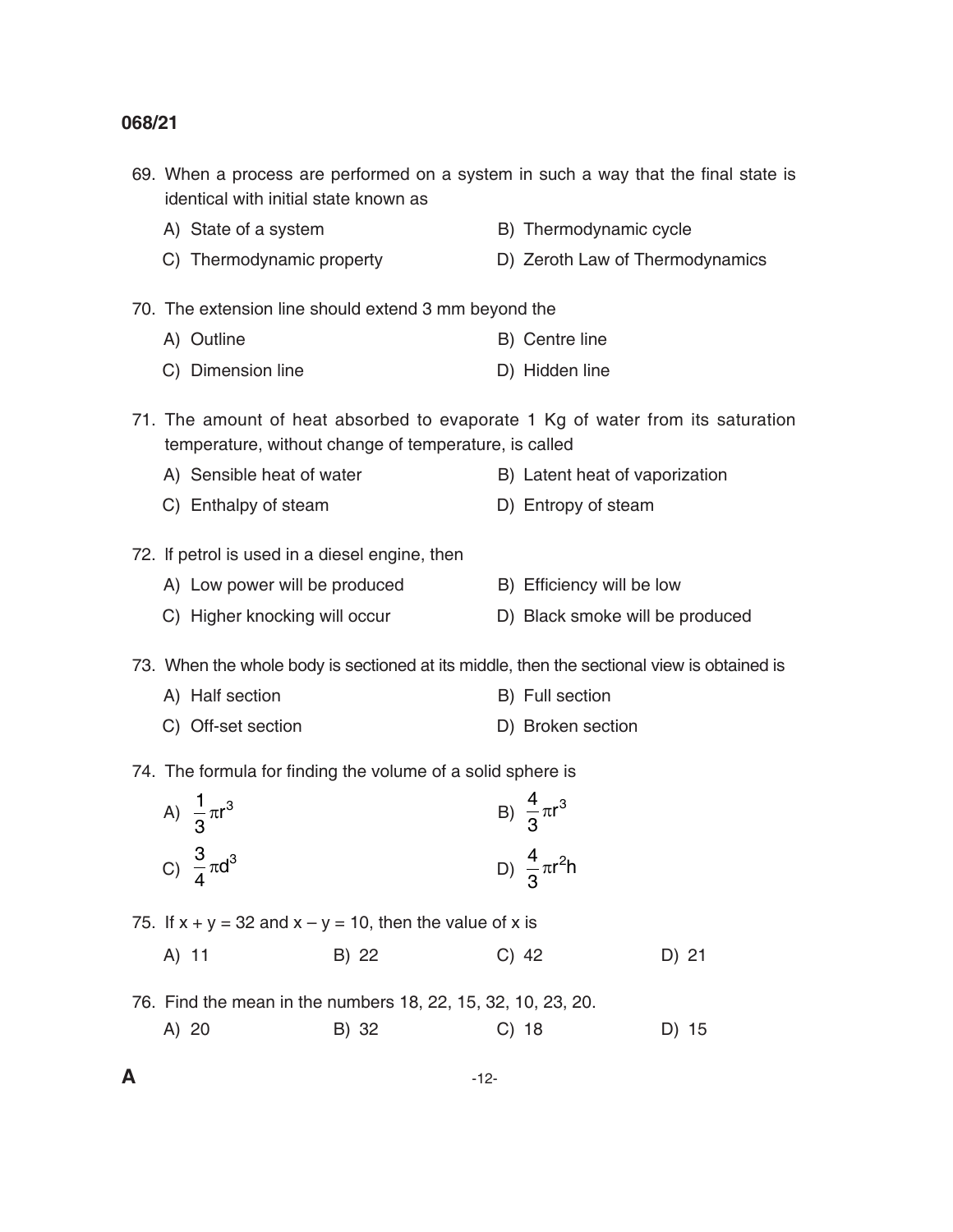|                                               | 77. A pyramid with a square base has _____________ Faces.                                                       |                                                                                                                                                                                                                                |       |                              |                  |
|-----------------------------------------------|-----------------------------------------------------------------------------------------------------------------|--------------------------------------------------------------------------------------------------------------------------------------------------------------------------------------------------------------------------------|-------|------------------------------|------------------|
|                                               | $A)$ 4                                                                                                          | B) 5                                                                                                                                                                                                                           | C) 6  |                              | D) 8             |
|                                               | 78. Melting point of ice is                                                                                     |                                                                                                                                                                                                                                |       |                              |                  |
|                                               | A) $0^{\circ}F$                                                                                                 | B) $100^{\circ}$ C                                                                                                                                                                                                             |       | $C) 100$ <sup>o</sup> F      | D) $32^{\circ}F$ |
|                                               | 79. If the circumference of the square is 16 cm then the area of the same is<br>$\frac{1}{2}$ cm <sup>2</sup> . |                                                                                                                                                                                                                                |       |                              |                  |
|                                               | A) 16                                                                                                           | B) 32                                                                                                                                                                                                                          | C) 64 |                              | D) 25            |
|                                               | 80. The lateral development of a cylinder is of ____________ shape.                                             |                                                                                                                                                                                                                                |       |                              |                  |
|                                               | A) Triangle                                                                                                     |                                                                                                                                                                                                                                |       | B) Circle                    |                  |
|                                               | C) Ellipse                                                                                                      |                                                                                                                                                                                                                                |       | D) Rectangle                 |                  |
|                                               | 81. In a cabinet type of oblique projection, the receding edge is taken as                                      |                                                                                                                                                                                                                                |       |                              |                  |
|                                               | A) Half                                                                                                         | B) Full and the state of the state of the state of the state of the state of the state of the state of the state of the state of the state of the state of the state of the state of the state of the state of the state of th |       | C) 85%                       | D) Double        |
|                                               | 82. When a 10 cm line in a drawing represents a 5 cm edge of an actual object then the<br>scale of drawing is   |                                                                                                                                                                                                                                |       |                              |                  |
|                                               | A) 1:1 B) 5:10 C) 1:2                                                                                           |                                                                                                                                                                                                                                |       |                              | D) 2:1           |
| 83. Lines of hidden edges are drawn with      |                                                                                                                 |                                                                                                                                                                                                                                |       |                              |                  |
|                                               | A) Continuous thick lines                                                                                       |                                                                                                                                                                                                                                |       | B) Dashed lines              |                  |
|                                               | C) Alternately long and short lines                                                                             |                                                                                                                                                                                                                                |       | D) Wavy lines                |                  |
|                                               | 84. If a line is inclined at 45° to the HP and 30° to the VP, its front view is inclined at                     |                                                                                                                                                                                                                                |       |                              |                  |
|                                               | A) $30^\circ$ to XY                                                                                             |                                                                                                                                                                                                                                |       | B) Between 30° and 45° to XY |                  |
|                                               | C) $45^\circ$ to XY                                                                                             |                                                                                                                                                                                                                                |       | D) Greater than $45^\circ$   |                  |
| 85. What is the nominal shape of septic tank? |                                                                                                                 |                                                                                                                                                                                                                                |       |                              |                  |
|                                               | A) Square                                                                                                       |                                                                                                                                                                                                                                |       | B) Circular                  |                  |
|                                               | C) Rectangle                                                                                                    |                                                                                                                                                                                                                                |       | D) Oval                      |                  |
|                                               |                                                                                                                 |                                                                                                                                                                                                                                |       |                              |                  |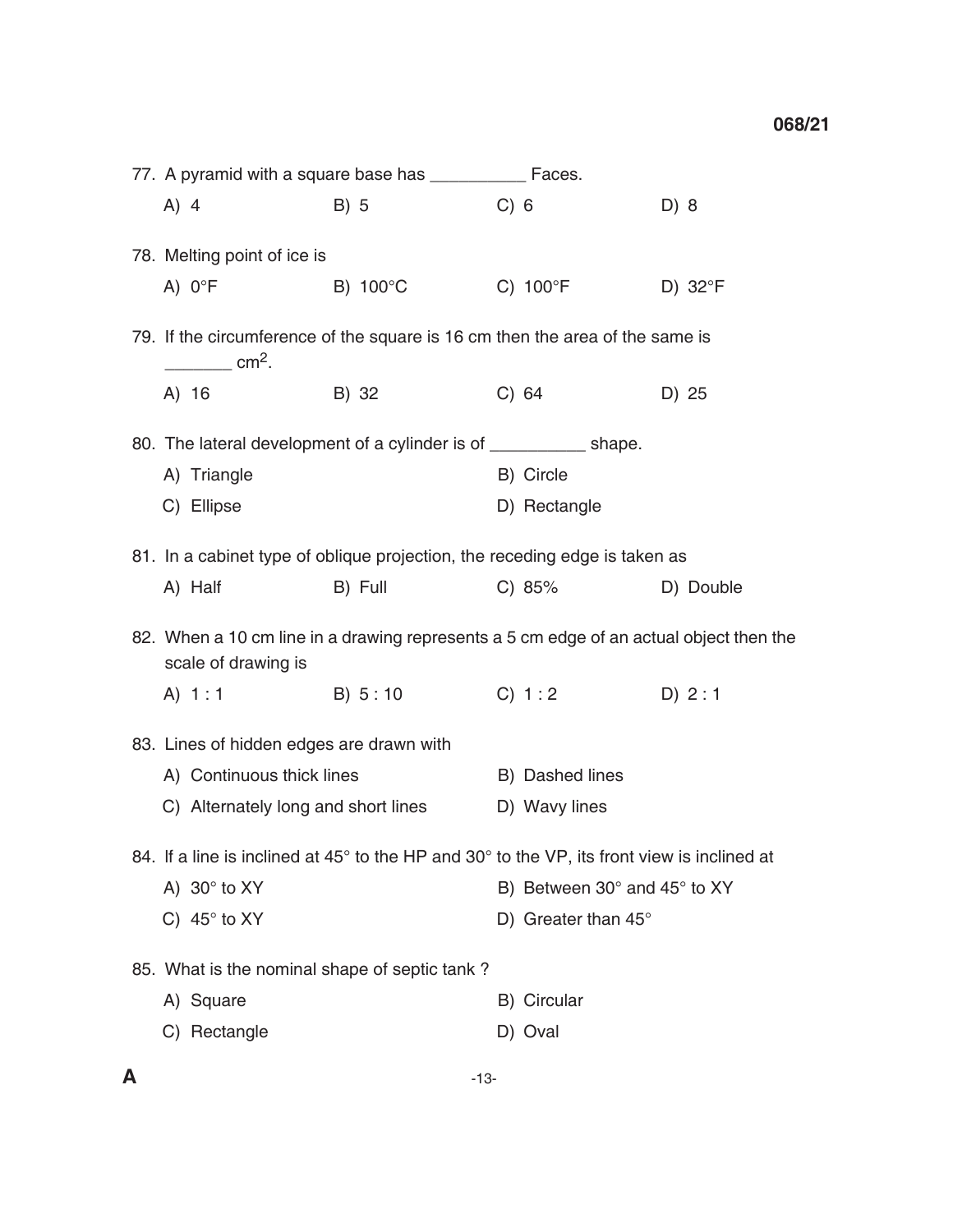86. Which gas is mainly produced in septic tank ? A) Oxygen B) Nitrogen C) Hydrogen D) Hydrogen sulphide 87. Which type of trap is used in Indian water closet ? A) S Trap B) P Trap C) U Trap D) Gully Trap 88. What is the first stage in sewage treatment process ? A) Sedimentation B) Filtration C) Screening D) Softening 89. Which device is used to prevent sewer gases from entering the building ? A) Filter B) Ventilator C) Vacuum Pump D) Trap 90. What is the name of the water coming out of the kitchen, bathroom, wash basin ? A) Sullage B) Garbage C) Sewage D) Discharge 91. Poise is the unit of A) Mass density B) Kinematic viscosity C) Viscosity D) Velocity gradient 92. Mass per unit volume is known as A) Specific gravity B) Density C) Viscosity D) Discharge 93. Manometer is a device used for measuring A) Pressure at any point in a fluid B) Velocity at any point in a fluid C) Discharge of a fluid D) Temperature at any point in a fluid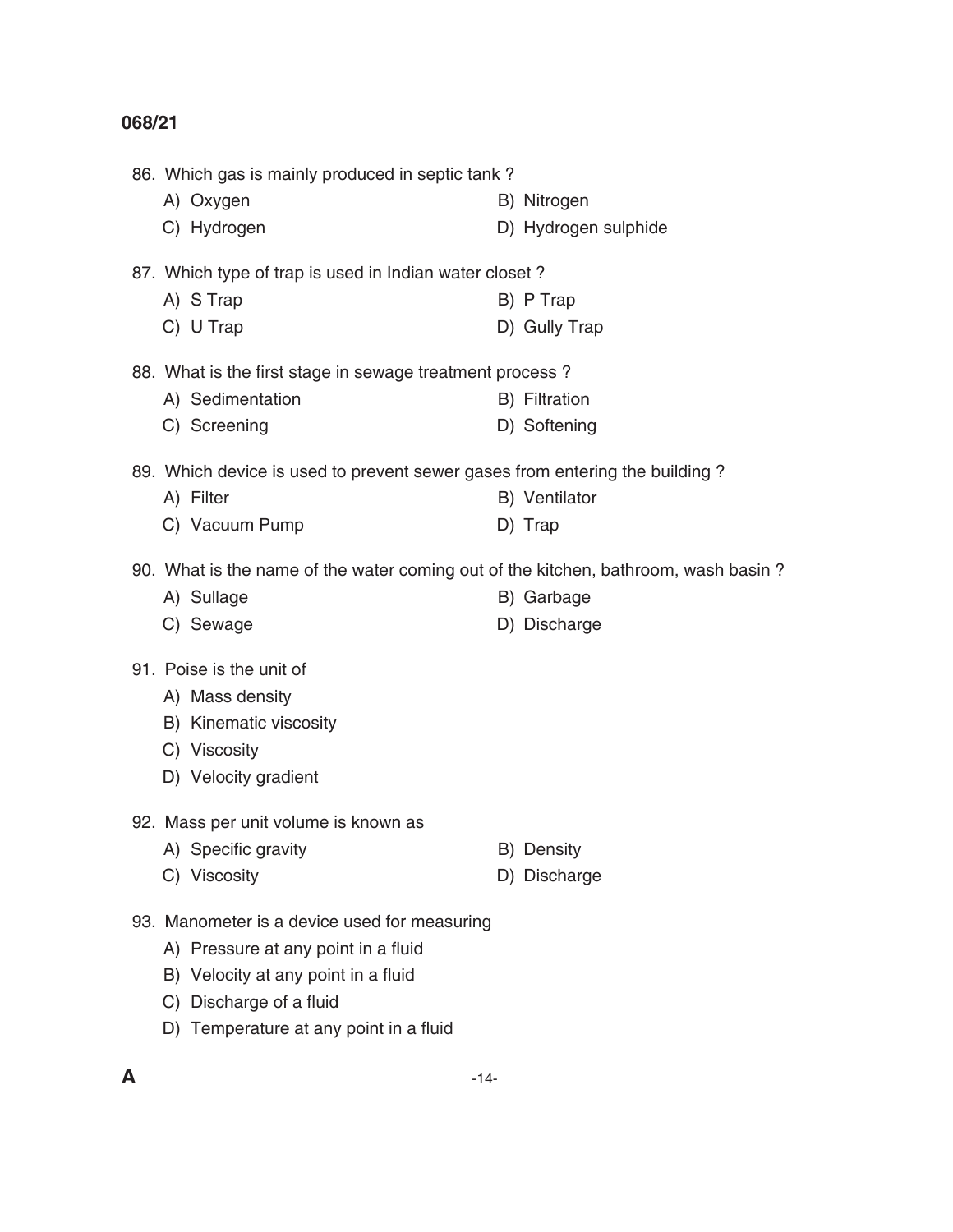- 94. The increase of temperature
	- A) lncrease the viscosity of liquid
	- B) Decrease the viscosity of liquid
	- C) Decrease the viscosity of gas
	- D) Partially increase or decrease the viscosity of liquid
- 95. Pitot Tube is used for measurement of

| A) Pressure    | B) Discharge           |
|----------------|------------------------|
| C) Temperature | D) Fluid flow velocity |

- 96. A Francis Turbine is
	- A) An impulse turbine B) A radial flow impulse turbine
	- C) An axial flow turbine **D**) A reaction radial flow turbine
- 97. An object situated in first quadrant, that means
	- A) Below HP and behind VP B) Above HP and behind VP
		- C) Above HP and in front of VP D) Below HP and in front of VP
- 98. The Standard size of D3 Drawing board is
	- A)  $700 \times 500 \times 25$  mm B)  $700 \times 500 \times 15$  mm
	- C)  $500 \times 350 \times 25$  mm D)  $500 \times 350 \times 15$  mm
- 99. Dodecahedron is a solid having \_\_\_\_\_\_\_\_\_\_ equal and regular pentagons.
- A) 10 B) 11 C) 12 D) 15
- 100. The view drawn by taking actual dimension without preparing isometric scale is called
	- A) Isometric View B) Isometric Projection
	- C) Oblique Projection **D**) Perspective Projection